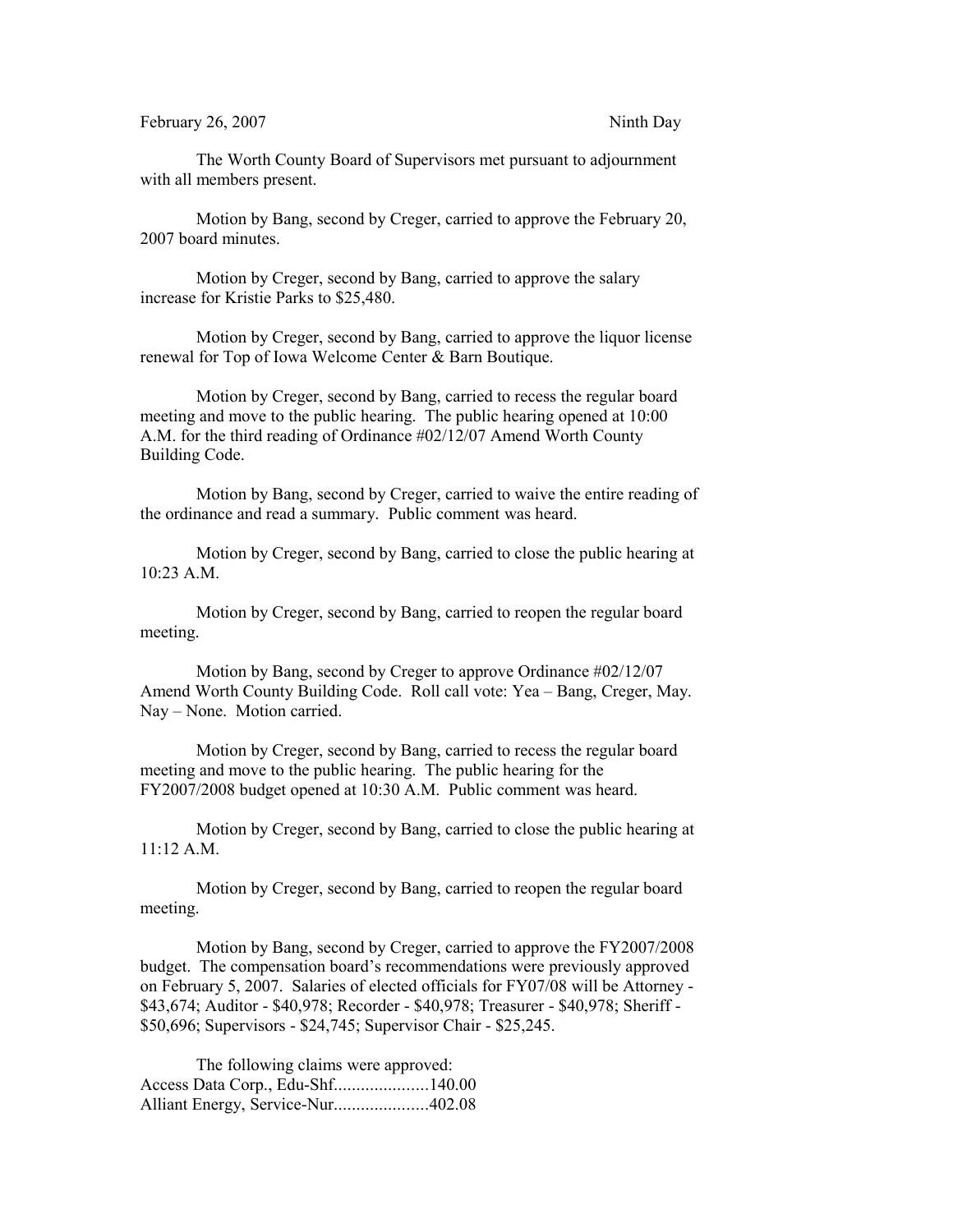| Allied Document Solution, Service-Trs202.99 |  |
|---------------------------------------------|--|
|                                             |  |
| Austin Office Products, Supplies-Shf377.75  |  |
| Berge Oil Company, Fuel-Eng17,578.91        |  |
| Bmc Aggregates Lc, Rock-Eng1,094.74         |  |
| Bowman Barnes Group Inc, Parts-Eng656.87    |  |
|                                             |  |
| Bruce, Sarah, Supplies-Gsr255.71            |  |
| Butler, Shana, Mileage-Nur103.62            |  |
| Carroll County Ema, Edu-Mha35.00            |  |
| Christianson, Claire, Grand Jury-Cs10.70    |  |
|                                             |  |
| Com-Tec Land Mobile Radio, Rep-Shf14.95     |  |
| Community Care Inc, Service-Mha489.72       |  |
| County Case Management, Dues-Mha198.00      |  |
| D & D Sales, Grant Promo-Nur327.61          |  |
| Dave Syverson Ford Truck, Parts-Eng472.53   |  |
| Department of Human Serv, Ser-Mha1,780.07   |  |
| Des Moines Stamp Mfg Co, Supp-Gsr24.75      |  |
| Dorsey, Kelli, Mileage-Nur169.84            |  |
| Drivers Licenses Guide C, Edu-Shf28.95      |  |
| Duncan Heights Inc, Service-Mha3,894.84     |  |
| Fallgatter's Market, Grant Promo-Nur40.26   |  |
|                                             |  |
| Fank, Dan, Meals-Shf34.78                   |  |
| Fastenal, Supplies-Eng3,905.38              |  |
| Ferden, Eugene, Meeting-Vaf59.84            |  |
|                                             |  |
|                                             |  |
|                                             |  |
| Freeborn County Coop, Oil-Eng948.03         |  |
|                                             |  |
| Greve Law Office, Rent-Att250.00            |  |
| Groveline, Service-Eng21.12                 |  |
|                                             |  |
| H & H Food Service, Food-Shf479.83          |  |
| Hackbart, Philip E., Meeting-Vaf59.84       |  |
| Hartman, Lisa, Mileage-Nur45.10             |  |
| Hartwig, Susan, Mileage-Hha17.60            |  |
|                                             |  |
| Heidt-Nicholson, Marcia, Grand Jury-Cs24.00 |  |
| Hickman, Jonathan, Grand Jury-Cs10.70       |  |
| Hogen Lawn Care, Service-Gsr537.30          |  |
| Hotel Northwood, Rent-Soc145.00             |  |
|                                             |  |
| Huebner, Cheryl, Mileage-Nur23.06           |  |
| Huftalin, Raymond, Postage-Ema39.00         |  |
| Iowa Co Recorder's Assn, Supplies-Rec30.00  |  |
| Iowa Dept of Human Serv, Serv-Mha115.20     |  |
|                                             |  |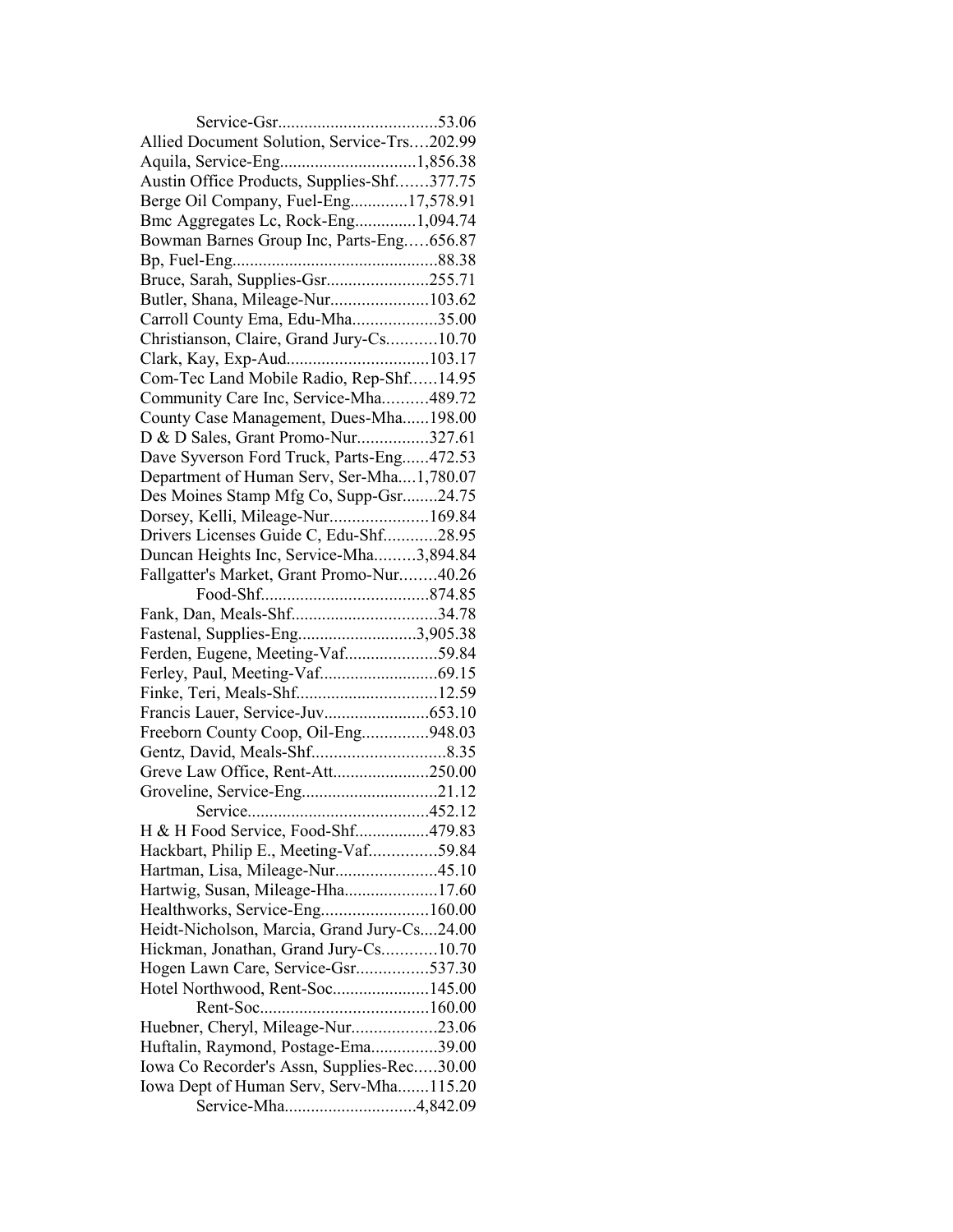| Service-Mha28,008.09                         |  |
|----------------------------------------------|--|
| Iowa Emergency Mgmt, Dues-Ema25.00           |  |
| Iowa Prison Industries, Signs-Eng515.30      |  |
| Iowa State University, Edu-Aud75.00          |  |
| Isac Public Health Affil, Dues-Nur25.00      |  |
|                                              |  |
|                                              |  |
| Johnson, Jessica, Mileage-Nur29.35           |  |
| Johnson, Leroy Elmer, Grand Jury-Cs17.70     |  |
| Johnson, Teresa, Mileage-Nur65.78            |  |
| Konica Minolta Business, Service-Nur14.50    |  |
|                                              |  |
| Lexis-Nexis, Service-Att113.00               |  |
|                                              |  |
| Mackin, Richard, Software-Ems160.49          |  |
| Mainstay Systems Inc, Comp Exp-Shf75.00      |  |
| Martin Bros Dist Co. Inc, Supplies-Gsr408.82 |  |
| Mason City Business, Service-Shf52.34        |  |
| Matt Parrott & Sons Co, Maint-Aud2,905.00    |  |
| May, Dennis, Mileage-Sup127.10               |  |
|                                              |  |
| Midwest Wheel Companies, Prts-Eng1,263.76    |  |
| Mitchell Co Sheriff, Service-Shf100.00       |  |
|                                              |  |
| No IA Juvenile Detention, Service-Juv300.00  |  |
| North Iowa Vocational, Service-Mha3,409.50   |  |
| Northwood Anchor, Service-Trs264.17          |  |
| Northwood Lumber Co, Supplies-Eng64.22       |  |
| Northwood Motor Co, Maint/Rep-Shf217.34      |  |
| Northwood True Value, Supplies-Eng524.77     |  |
| Grant Promo-Nur11.97                         |  |
|                                              |  |
|                                              |  |
|                                              |  |
| Olson, Nichole Michelle, Grand Jury-Cs10.70  |  |
|                                              |  |
| Omb Police Supply, Service-Shf89.97          |  |
| Ostby, Joann, Mileage-Nur143.50              |  |
| Parks, Kristie, Mileage-Nur110.00            |  |
| Pathology Associates, Service-Mex360.00      |  |
| Perry, Phillip Eugene, Grand Jury-Cs10.70    |  |
| Prazak, Edie, Mileage-Hha34.76               |  |
|                                              |  |
|                                              |  |
|                                              |  |
|                                              |  |
| Reindl Repair, Tires-Shf116.72               |  |
| Ron's Heating & Cooling, Service-Eng236.53   |  |
| Sign Pro, Supplies-Eng421.00                 |  |
| Sioux Sales Co, Edu-Shf107.25                |  |
|                                              |  |
| Spreitzer Inc, Parts-Eng4,794.30             |  |